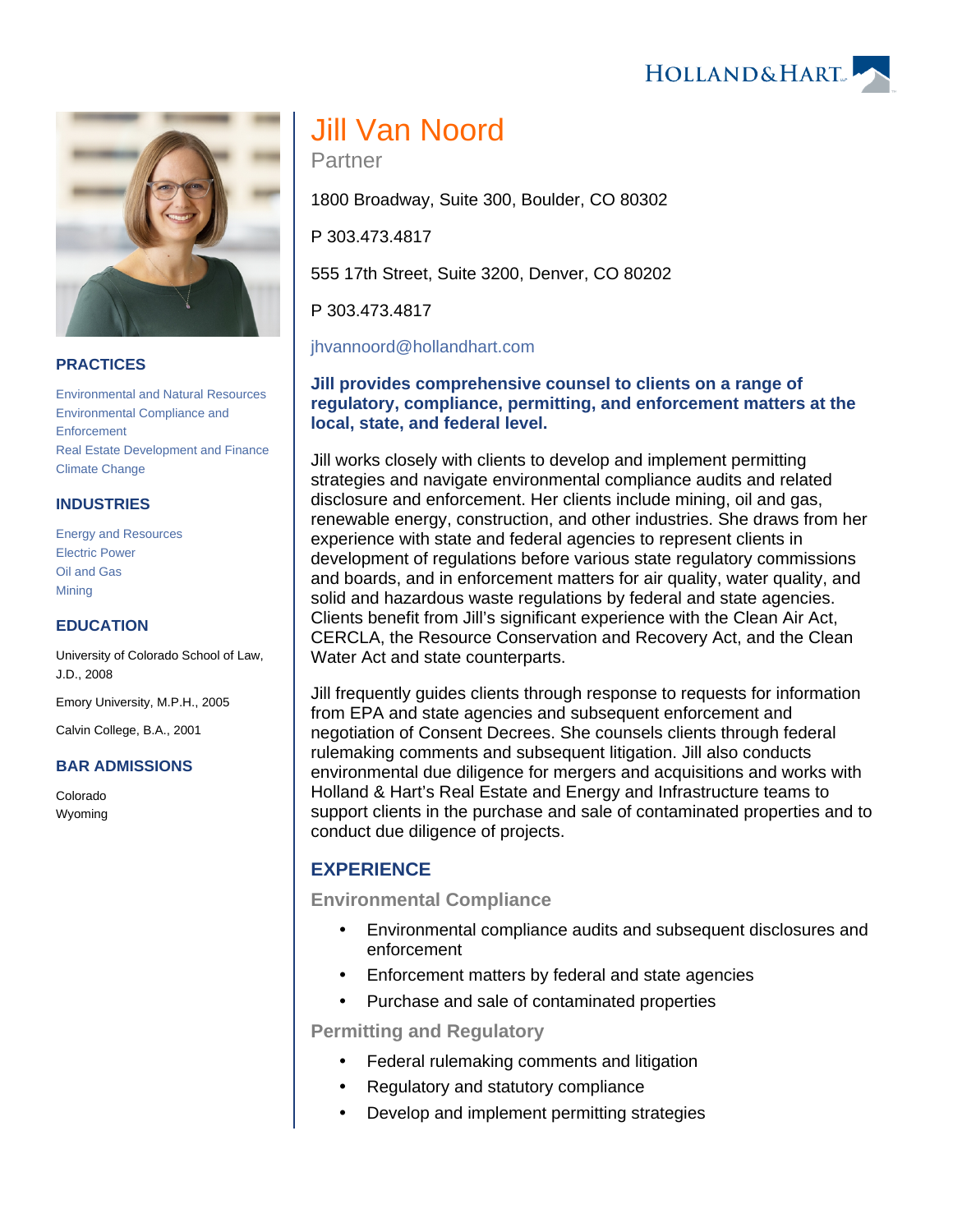HOLLAND& HART

# **PUBLICATIONS**

"[Buckle Up for the SEC's Mandatory Climate Change Reporting Ride,](https://www.hollandhart.com/42200)" Holland & Hart News Update, Co-Author, 03/25/2022

"Air Quality Control," Environmental Regulation, excerpted from the Second Edition of the American Law of Mining, Chapter 168, Co-Author, 2018-2020

# **SPEAKING ENGAGEMENTS**

"Watch Your Consumption: Water, Air, Waste, and Energy," Cannabis Higher Learning: Your Legal Roadmap, 04/19/2022

"Renewable Energy PPAs," EUCI Webinar, April 11, 2022

"Renewable Energy PPAs," EUCI Conference, Instructor, Denver, CO, April 2018, October 2018, April 2019, 10/2019, 4/2020, and 10/2020

"Commercial Leasing in Colorado," Colorado Bar Association CLE, 01/16/2020

"Best Laid Plans – Water Quality Challenges During and Following Reclamation," American Exploration & Mining Association Annual Meeting, December 2019

"Structuring Environmental and Safety Audits to Protect Privilege while Reaping Audit Policy Benefits," Holland & Hart On the Environment Series, April 11, 2019

"Changing NSR Landscape, Update on EPA NSR Actions," AWMA, Rocky Mountain States Section, Denver, CO, June 28, 2018

"Operating in Uncertainty: Staying on Top of Shifting Environmental Regulations," Holland & Hart Insights, May 23, 2018

"Air Quality Litigation Update," Special Institute on Air Quality Issues Affecting Oil, Gas, and Mining Development and Operations, Rocky Mountain Mineral Law Foundation, Denver, CO, February 2018

# **RECOGNITION**

Chambers USA, Environment, Up and Coming, 2022

# **PROFESSIONAL AND CIVIC AFFILIATIONS**

- Mined Land Reclamation Board, Member, 2013-2021 (one of seven Governor-appointed, Senate-approved Board members)
- Colorado Bar Association, Environmental Law Section, Environmental Executive Council, Secretary/Treasurer, 2019 present
- American Bar Association, Member